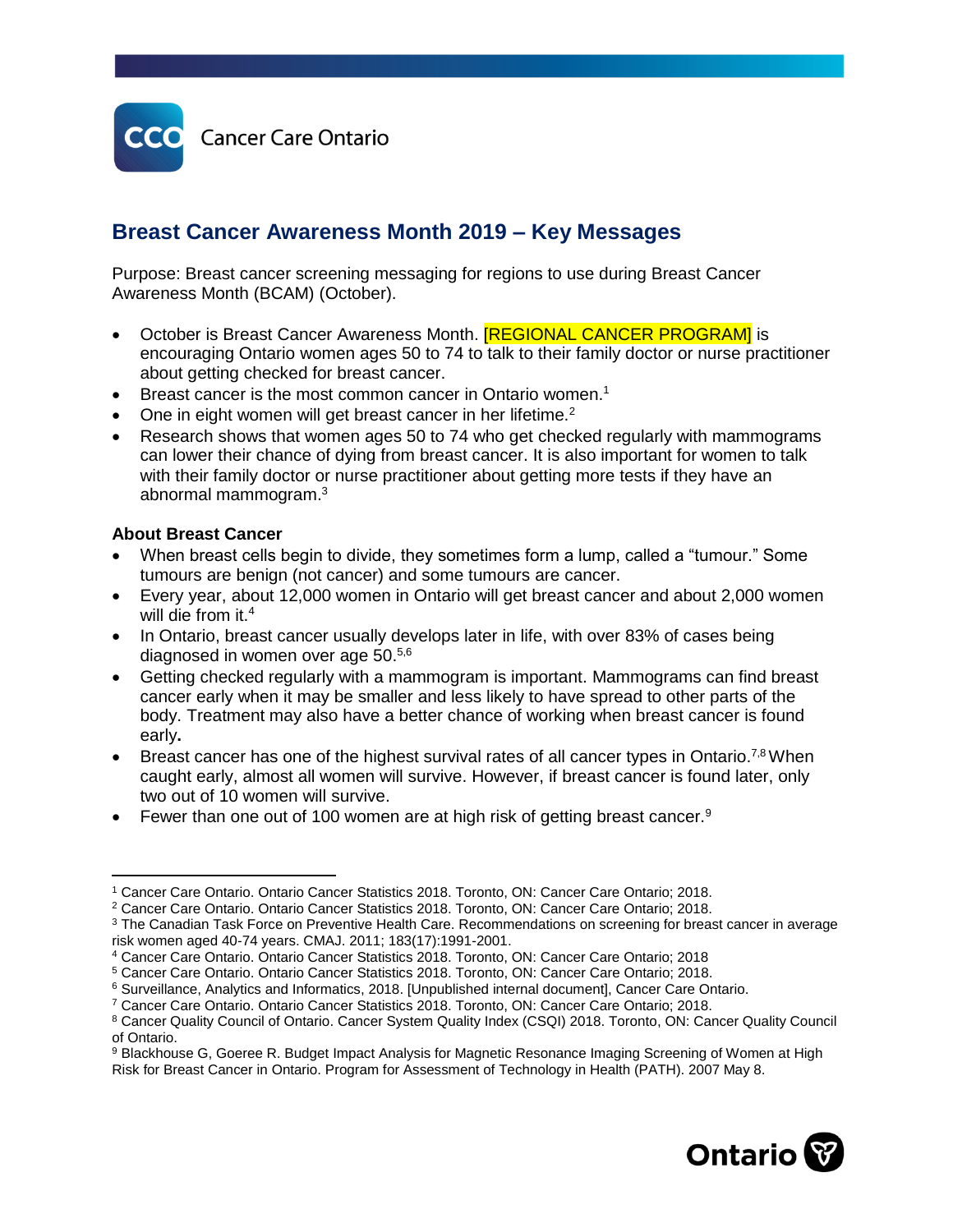## **Causes of Breast Cancer**

- There are many reasons a woman may get breast cancer—some reasons are better understood than others.
- There are some habits or personal characteristics, called "risk factors," that increase a woman's chance of getting breast cancer.
- Some risk factors cannot be changed such as age, family history, personal history of breast cancer or benign breast conditions, or dense breast tissue.<sup>10</sup>
- Some risk factors can be changed. Here are steps that can be taken to lower your chance of getting breast cancer:
	- $\circ$  limit alcohol—any amount of alcohol can increase the chance of getting breast cancer;
	- $\circ$  quit smoking and stop using tobacco products (e.g., cigarettes and chewing tobacco);
	- $\circ$  be physically active as part of everyday life;
	- o have a healthy body weight; and
	- $\circ$  limit time on oral contraceptives or hormone replacement therapy.<sup>11</sup>

### **Breast Awareness**

- The OBSP recommends that women at average risk for breast cancer be breast aware. This means knowing how the breasts look and feel so that women are more likely to notice any unusual changes. As breast cancer grows over time, the following changes may occur:
	- $\circ$  a new lump or dimpling on the breast;
	- o new changes in the nipple or fluid coming from the nipple;
	- o new redness or skin changes that do not go away; or
	- o any other new changes in the breasts.
- If a woman notices any changes in her breasts or has concerns, she should see her family doctor or nurse practitioner, regardless of her age. Most changes are not cancer, but they should be checked right away.

### **Breast Cancer Screening Recommendations**

- The Ontario Breast Screening Program (OBSP) is a province-wide, organized cancer screening program. The goal of the program is to lower the chance of dying from breast cancer through regular screening. The OBSP also helps to make sure women with abnormal screening test results get follow-up, such as more tests or appointments.
- The OBSP screens two different groups of women who qualify for breast cancer screening in Ontario: those at average risk and those at high risk.
- Average Risk: The OBSP recommends that most women ages 50 to 74 get checked every two years with mammography.
	- o Ontario women ages 50 to 74 are eligible for average risk screening if they:
		- have no breast symptoms:
		- have no personal history of breast cancer;
		- have no current breast implants;

 $\overline{a}$ 

<sup>10</sup> Canadian Cancer Society [Internet]. Toronto (ON): Canadian Cancer Society. Risk factors for breast cancer. Available from: http://www.cancer.ca/en/cancer-information/cancer-type/breast/risks/?region=on

 $11$  Ibid.